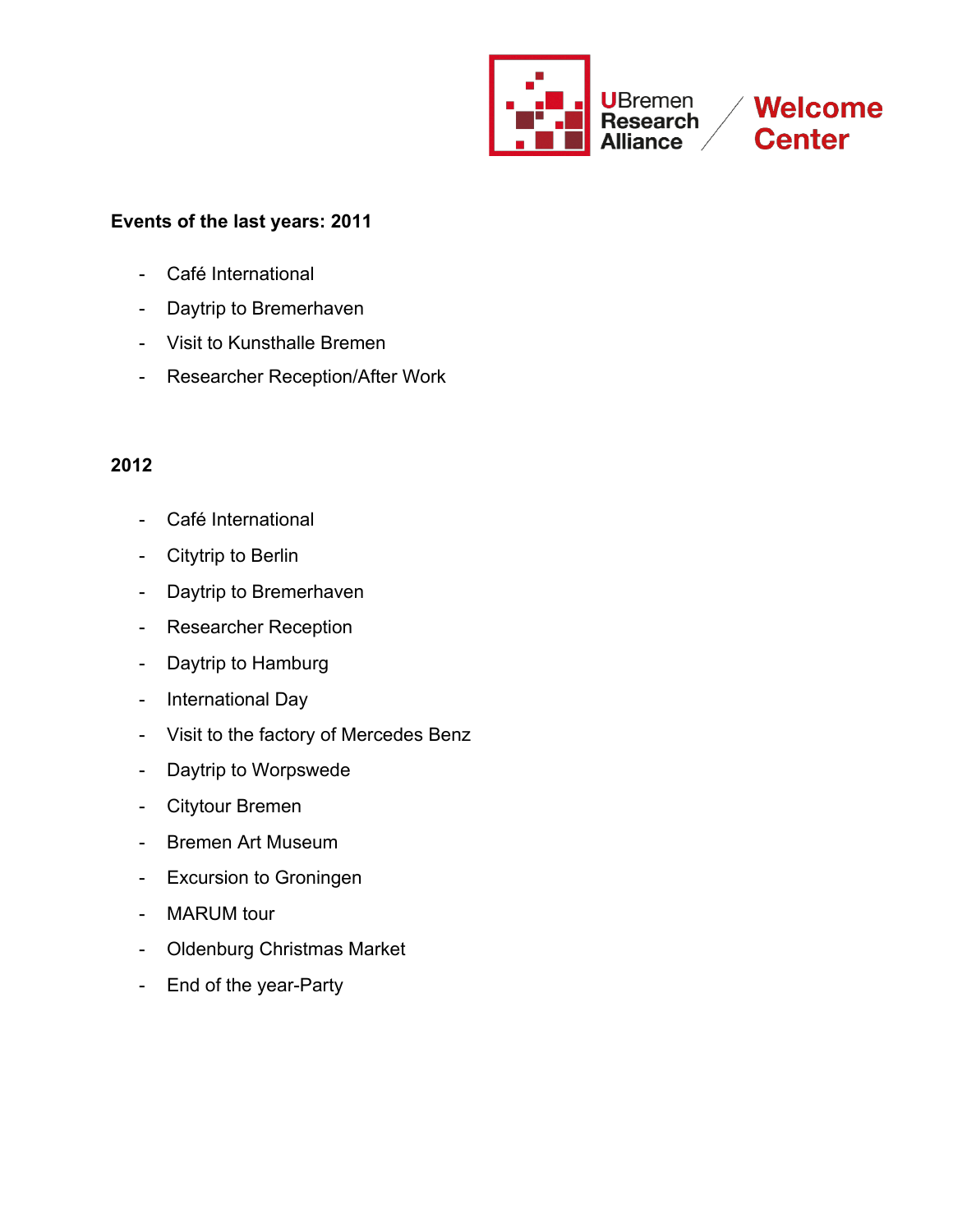- Café International
- Visit to the factory of Mercedes Benz
- Citytour Bremen
- Visit to the Miniatur Wunderland, Hamburg
- Soccer game Werder-Schalke, Bremen
- Open Campus
- Bicycle tour Blockland, Bremen
- Researcher Reception
- Norddeich Mud lands and Seal station
- Welcome Day
- Daytrip to Worpswede
- Visit to the Theatre play "The flying Dutchman"
- Iceskating and Market in Vegesack, Bremen
- Becks Brewery guided tour
- End of the year-Party

- Café International
- Dyke-Manufactory
- Pension-Workshop
- Welcome Day
- Citytour Bremen
- Researcher Reception
- International Day
- Musical Hair, Theatre Bremen
- Norddeich Mud lands and Seal station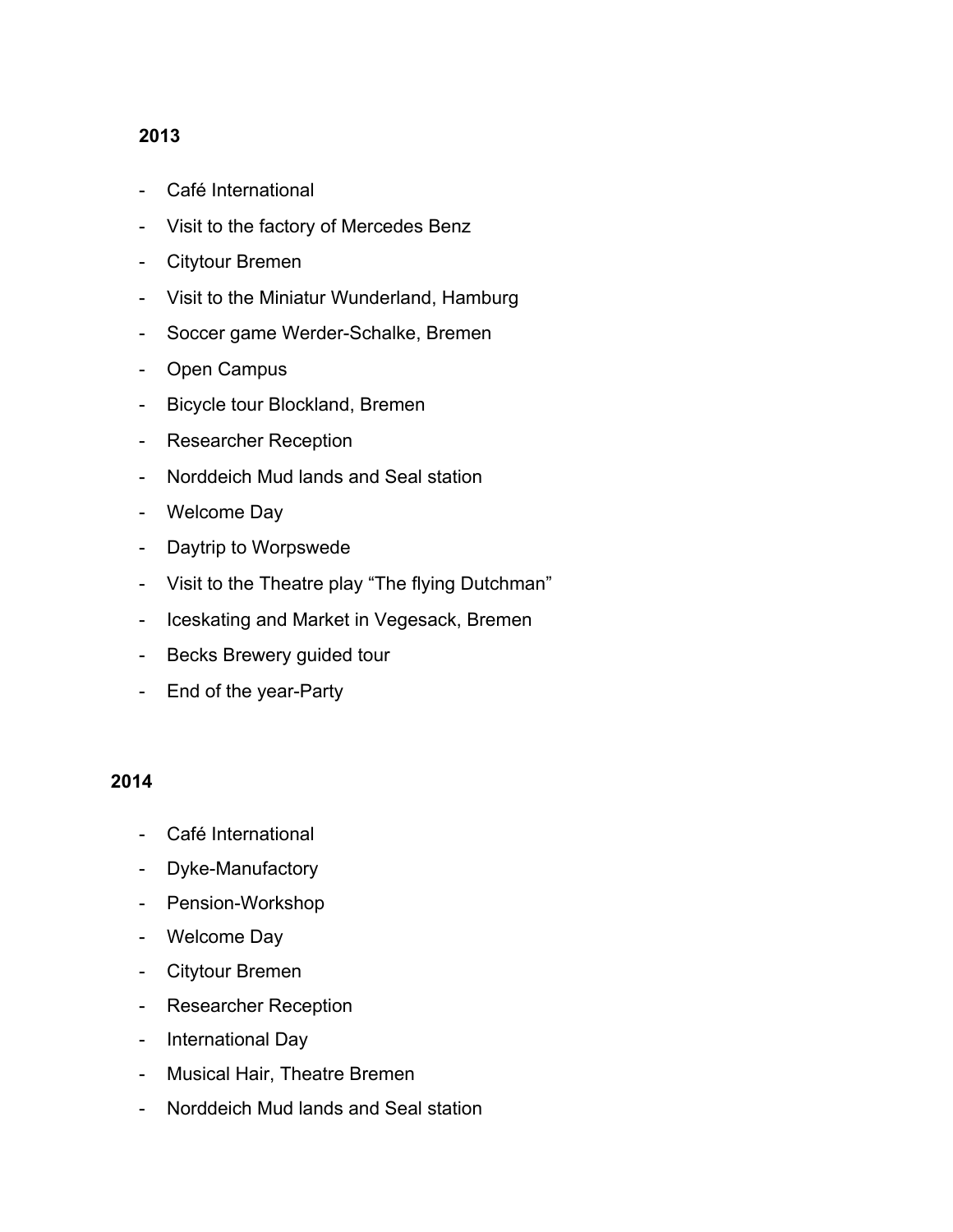- Citytrip to Groningen
- Tax workshop
- Citytrip to Hannover
- Free Shop & World Café
- Klimahaus, Bremerhaven
- Boat trip Bürgerpark, Bremen
- Art museum, Bremen
- Café International game night
- Oldenburg Christmas Market
- Christmas Jamboree

- Café International
- Visit to the factory of Mercedes Benz
- Bowling night
- Art museum, Bremen
- Weser stadium
- Theatre visit "Im weißen Rössl"
- Citytour Bremen
- Open Campus
- Researcher Reception
- Pension Workshop
- Visit to the Miniatur Wunderland, Hamburg
- Daytrip to Steinhuder Meer
- Citytrip to Berlin
- Free Shop & World Café
- International breakfast
- Visit to the Coffee Roasters Münchhausen, Bremen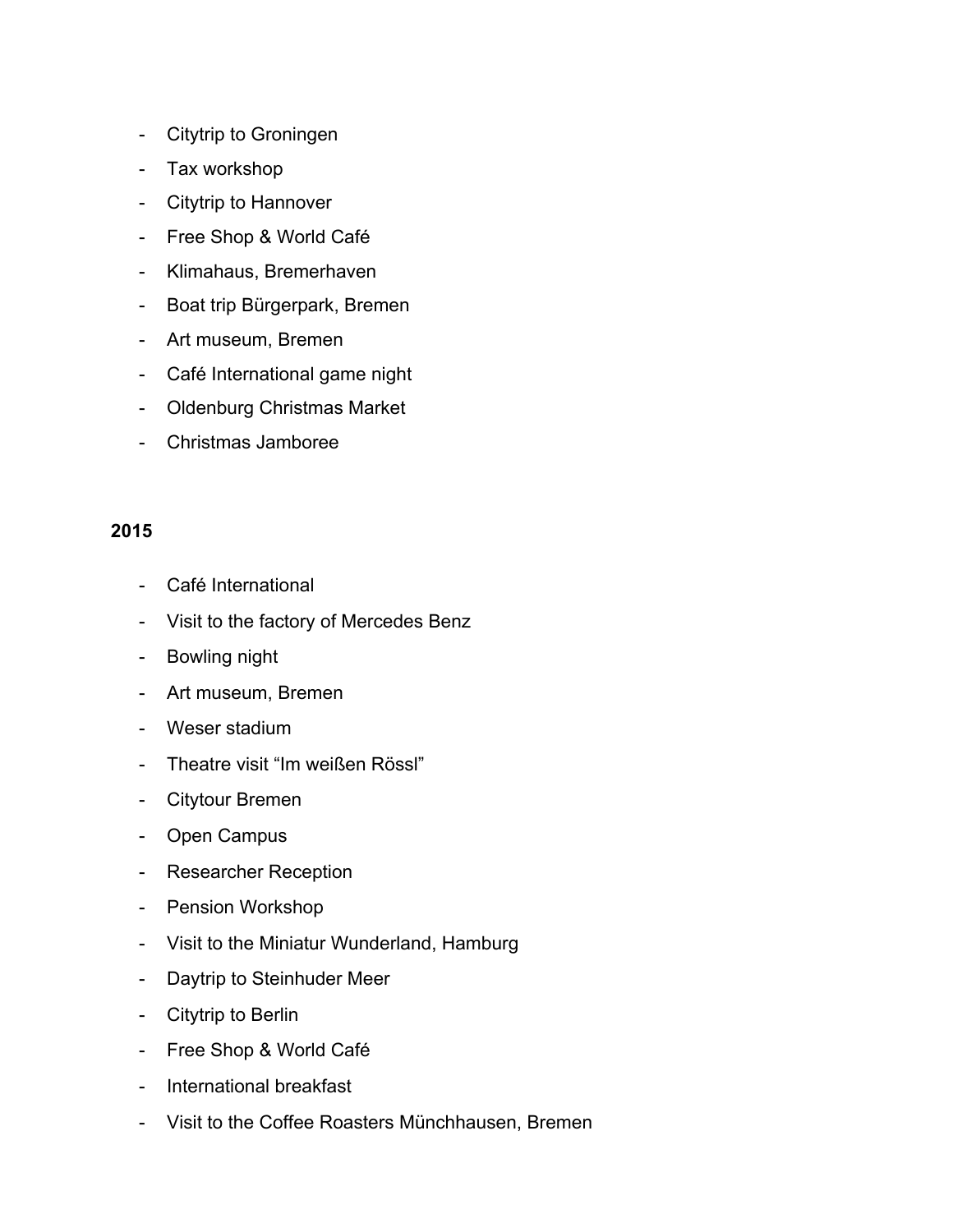- Minigolf in the Dark, SchwarzLichtHof Bremen
- Christmas Café
- Christmas Jamboree
- Christmas Market, Bremen

- Café International
- Exhibition "Ey Alter", Universum Bremen
- Visit to the opera "Carmen", Theatre Bremen
- Visit to the factory of Mercedes Benz
- Exhibition "Soccer", Focke-Museum
- Citytour Bremen
- International Day, Uni Bremen
- Citytrip to Groningen
- Researcher Reception
- Cuxhaven Mud Flat hike
- Boat trip Bürgerpark
- Citytrip to Lübeck
- Family Harvest Festival
- Dike Manufactory
- Christmas Jamboree
- Advent Café with the Senior Citizens
- Expat Lounge
- Intercultural Training
- The FiZZ Summer Games 2017
- Free Shop
- Cinema Preview of "Hidden Figgures" hosted by NDR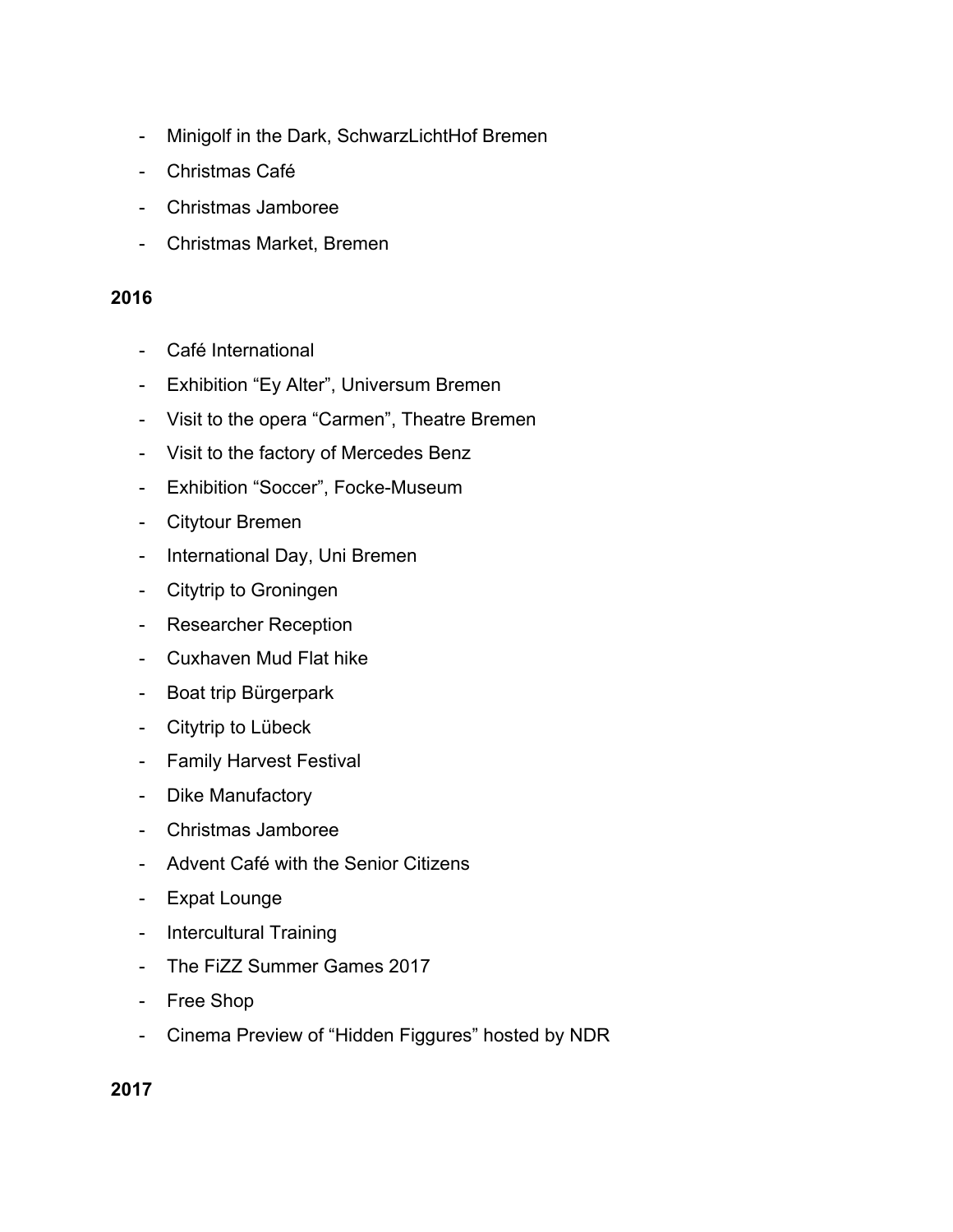- Café International
- Airbus Tour
- City Tour Bremen
- Expat Lounge
- Botanika
- Alfred-Wegener-Institut Polarstern
- DFKI Tour
- Worpswede
- Kinderbwegungszentrum 1860
- Mercedes Benz
- Night Tour through Bremen
- Black Light Golfing

- Café International
- Sports Club Bremen 1860
- Focke Museum
- Ceramics painting workshop at the Dünenbrand
- Excursion to the Klimahaus Bremerhaven
- Guided City tour Bremen
- Canoe tour through the Blockland
- Researchers Reception
- Mudflat Hiking tour in Cuxhaven
- Boat Trip through the Bürgerpark
- Hafenrummel
- Pension Workshop / Find your Pension
- Free Shop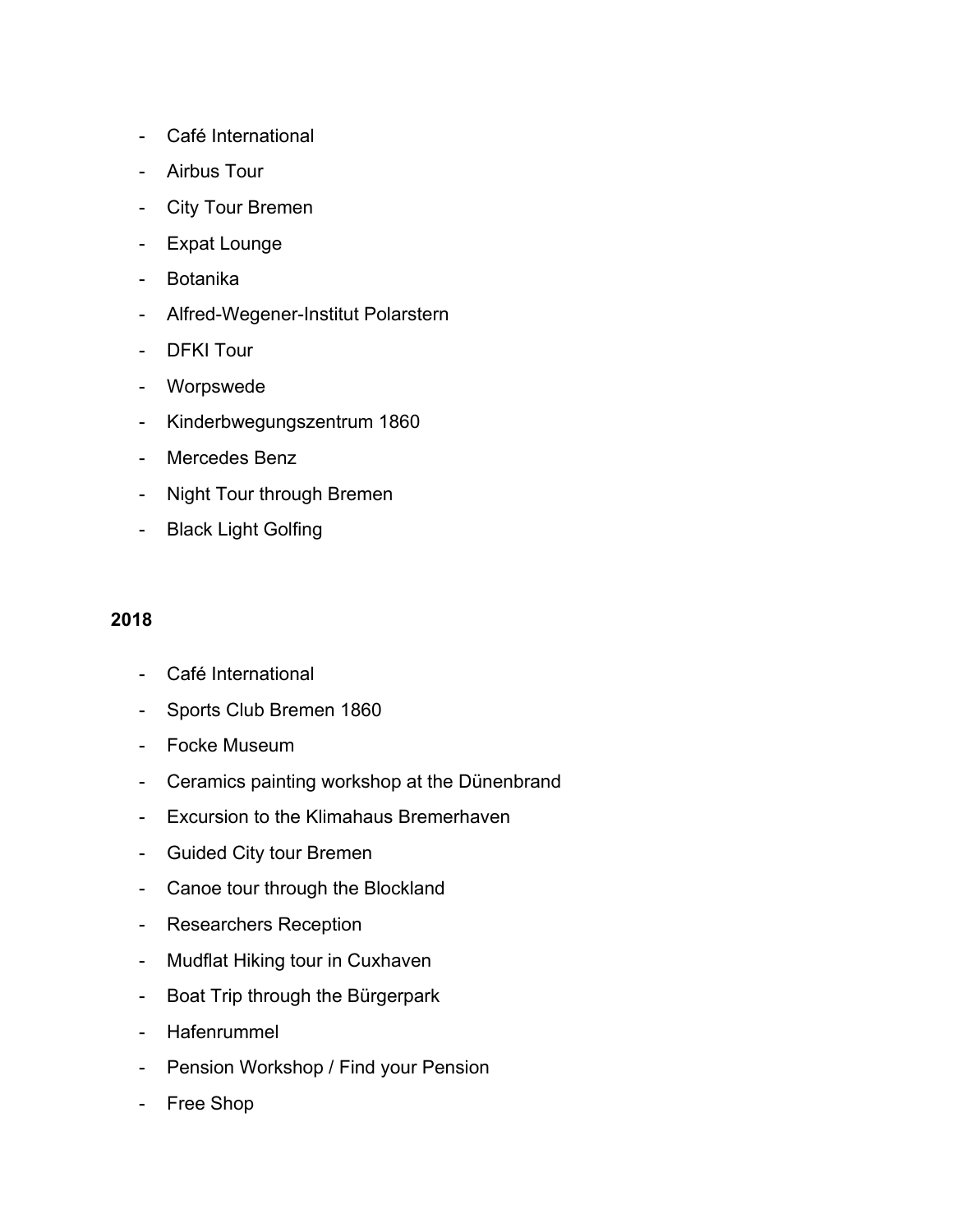- Nightwatchman City tour
- Welcome to U Bremen Research Alliance
- Mercedes Benz Factory tour
- Christmas Jamboree

- Café International
- Sports Club Bremen 1860
- Institute tour AWI
- Institute tour IFAM
- Emigration Center Bremerhaven
- Hamburg day trip
- Schnoor and quarter tour
- Institute tour IWES
- Researchers Reception
- Canoe tour Wümme
- Open Campus
- SchwarzLichtHof
- Night watchman tour Bremen
- Boulder Base
- Exit Game
- Christmas Jamboree

- Sports Club Bremen 1860
- Tour Weserstadium